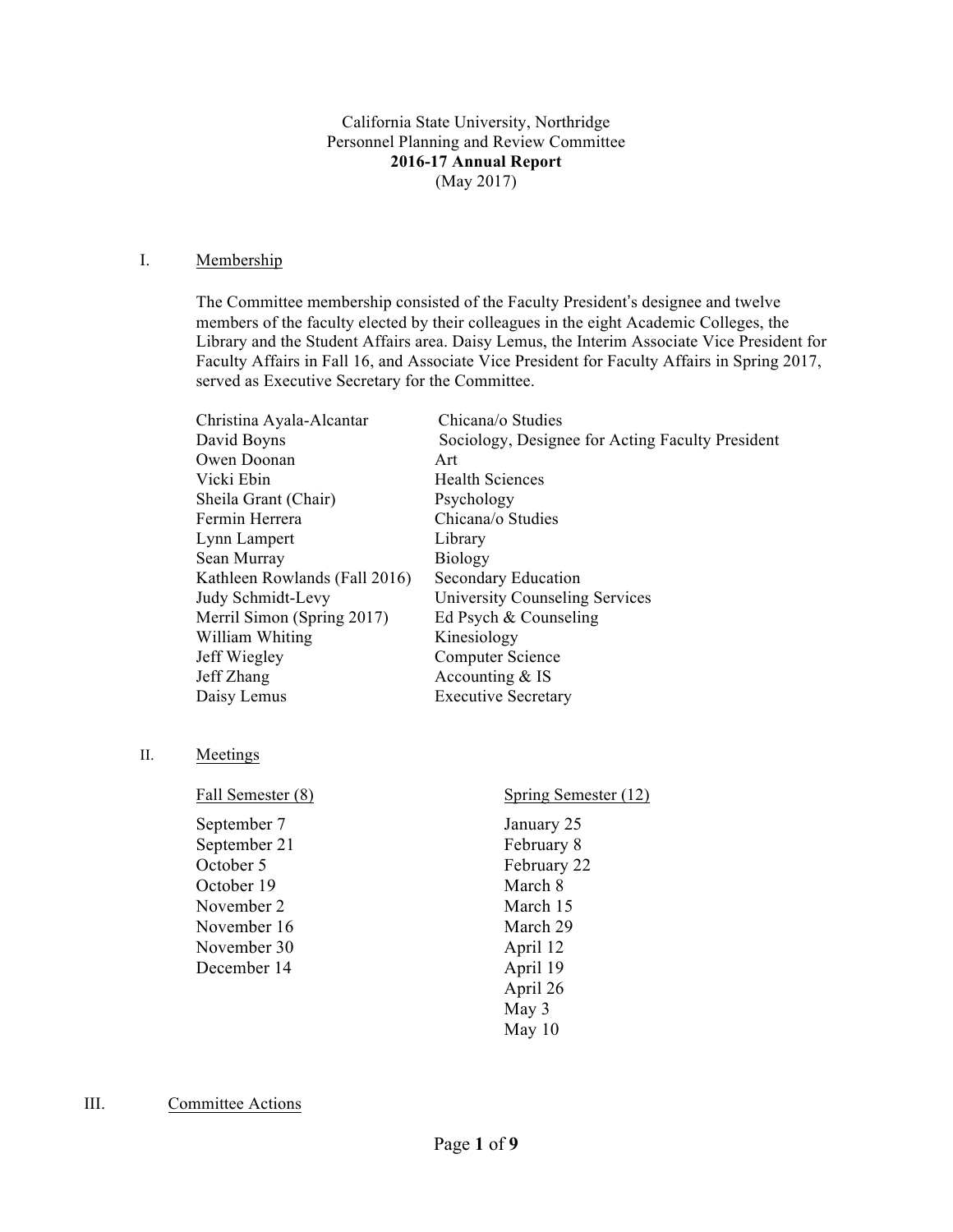# A. Appeals of Negative Recommendations at the College Level for Retention, Tenure and/or Promotion

The Committee considered seven appeals of negative decisions by college-level reviewers on retention, tenure and promotion and made recommendations to the Provost and Vice President for Academic Affairs.

# B. Consideration of an Exception per Section 632.4.5.a

The Committee considered one exception case and made a recommendation to the Provost and Vice President for Academic Affairs.

## C. Approval of 2017-2018 Academic Year Calendar of Personnel Actions

A proposed calendar for 2017-2018 personnel actions was approved.

### D. Review of Proposed PP&R Meeting Dates 2017-2018

The committee reviewed and approved the proposed PP&R meeting dates for 2017-2018.

#### E. Recommendation of Candidates for Emeritus Status

Twenty-nine (29) senior tenured faculty members who retired during the 2015-16 year or earlier were recommended for Emeritus status. Two of these recommendations for emeritus status were posthumous (Attachment A).

#### F. Search and Screen Committees

The reports of six (6) Search and Screen Committees that commenced during the 2016-2017 academic year were reviewed and approved:

- 1. Associate Vice President for Faculty Affairs
- 2. Assistant Vice President for Graduate Studies
- 3. Director, University Counseling Services
- 5. Dean of the Mike Curb College of Arts, Media and Communication
- 6. Associate Dean of the College of Humanities

#### G. Approved Searches

There were twelve (12) searches approved during 2016-2017 academic year:

- 1. Acting Assistant Vice Provost
- 2. Vice Provost
- 3. Director, Educational Opportunities Program
- 4. Associate Vice President for Faculty Affairs
- 5. Interim Dean of the Michael D. Eisner College of Education
- 6. Interim Dean of the David Nazarian College of Business and Economics
- 7. Acting Associate Dean, College of Health and Human Development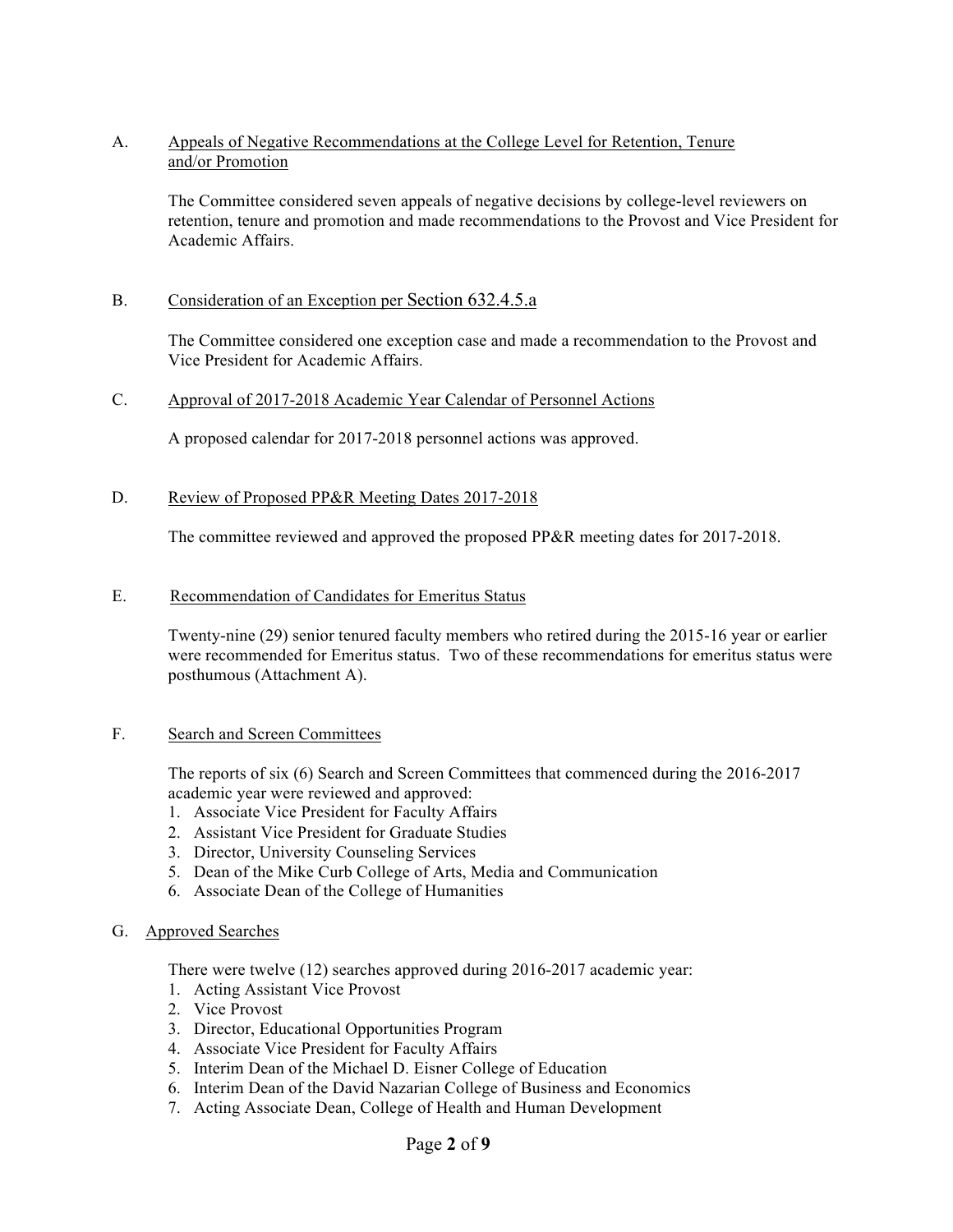- 8. Associate Dean of the College of Health and Human Development
- 9. Associate Dean of the College of Humanities
- 10. Dean of the Mike Curb College of Arts, Media and Communication
- 11. Director, University Counseling Services
- 12. Interim Chief Diversity Officer

# H. The following Sections of the Administrative Manual were forwarded to and approved by the Faculty Senate.

Section 606 Personnel Files (revised 2017) (.pdf) Section 635 Evaluations and Recommendations on Retention, Tenure and Promotion (revised 2017) (.pdf) Section 637 Decision of the President (revised 2017) (.pdf) Section 641.2.4 Advanced Award of Tenure (revised 2017) (.pdf) Section 622.4.1 Appointment and Evaluation of Deans of Colleges and the Library 2016-17 Academic Year Calendar of Personnel Procedures (2016) (.pdf)

The following were sections that were editorial changes approved by the committee:

Section 603, Faculty Instructional Load Section 612.5.2.C (2).(b).(ii), Student Evaluations for Faculty Section 612.2., Composition & Eligibility of Personnel Committee Section 652, GRIF Policy

# I. The following Sections of the Administrative Manual for Temporary Academic Personnel was considered editorial and approved by PP&R and the Senate Executive Committee

Section 707, Oral or Written Comments about Lecturers Section 713, Emeritus Lecturers

## J. Review of College and Department Personnel Procedures

Sixteen (16) sets of department or college personnel procedures were submitted to PP&R for review. Fourteen new or revised sets of department procedures, and two new or revised sets of college personnel procedures were approved, pending revisions and receipt of clean electronic copies. Two departments submitted personnel procedures that were up for review, but were not approved by PP&R, therefore reverted to Section 600. (Attachment B).

## K. Post-Tenure Review Procedures

Ten (10) post tenure review personnel procedures were submitted and approved by PP&R, pending revisions and receipt of clean electronic copy. Two departments submitted personnel procedures, but were not approved by PP&R, therefore reverted to Section 600. One department did not submit personnel procedures that were up for review, therefore reverted to Section 600. (Attachment B).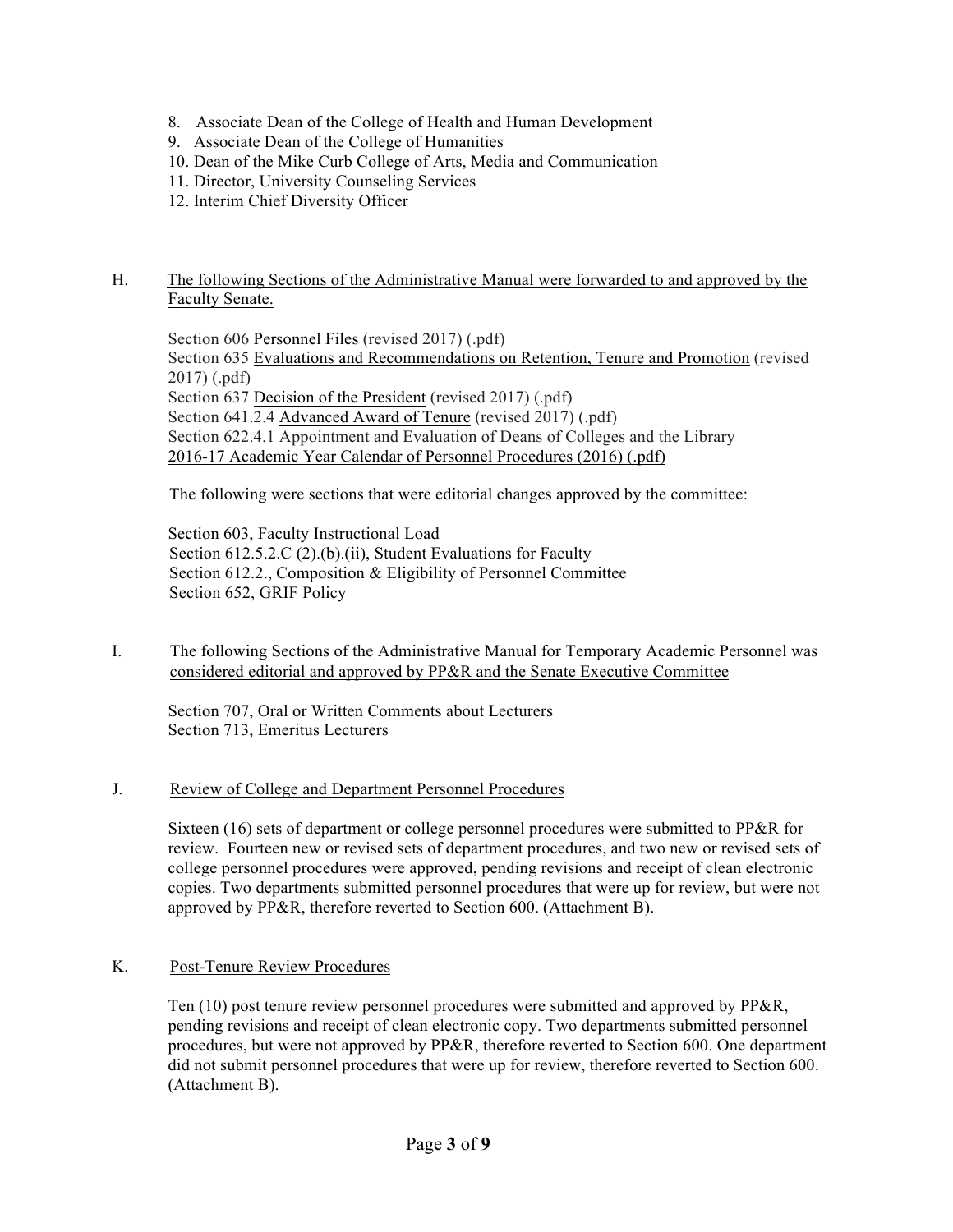# L. Other Items

- 1. The Criteria and Procedures for the "Assigned Time for Faculty with Exceptional Levels of Service to Students Awards" and the Application form were revised. There were seventeen (17) awards approved during Fall 2016 and twenty-nine (29) awards approved during Spring 2017 for use in 2017-18 AY.
- 2. Chair of PP&R, AVP of Faculty Affairs, and PP&R representatives attended meetings with the Department Chairs, Department Personnel Committee Chairs, College Personnel Committee Chairs, Deans and the Provost to discuss RTP criteria and process, PIFs, and criteria for early tenure and promotion.
- 3. The "Guidelines for Developing/Revising Department and College Personnel Procedures" document was reviewed and posted on the PP&R website. Copies of the guidelines were distributed to the departments that were renewing their procedures during the 2016-2017 academic year.
- 4. One PP&R member was elected to serve on the Search and Screen Committee for the Dean of the Mike Curb College of Arts, Media, and Communication.
- 5. Two PP&R members was elected to serve on the Search and Screen Committee for the Vice Provost.
- 6. Two PP&R members were elected to serve on the Search and Screen Committee for the Associate Vice President for Faculty Affairs.
- 7. One PP&R member was elected to serve on the Search and Screen Committee for the Director of the University Counseling Services.
- 8. Two PP&R members were elected to serve on the Search and Screen Committee for the Chief Diversity Officer.
- 9. One PP&R member volunteered to serve on the Search and Screen Committee for the Interim Chief Diversity Officer.
- 10. One PP&R member was elected to serve on the Search and Screen Committee for Director, Educational Opportunities Program
- 11. PP&R elected Frank Muniz of EOP to serve as a staff representative on the Search and Screen Committee for Director, Educational Opportunities Program.
- 12. One PP&R members volunteered to serve on the Search and Screen Committee for Assistant Vice President for Graduate Studies
- 13. The Committee invited new members for "new member orientation" on May 10, 2017.
- 14. One PP&R member was elected to serve on the Search and Screen Committee for the Dean of the David Nazarian College of Business and Economics.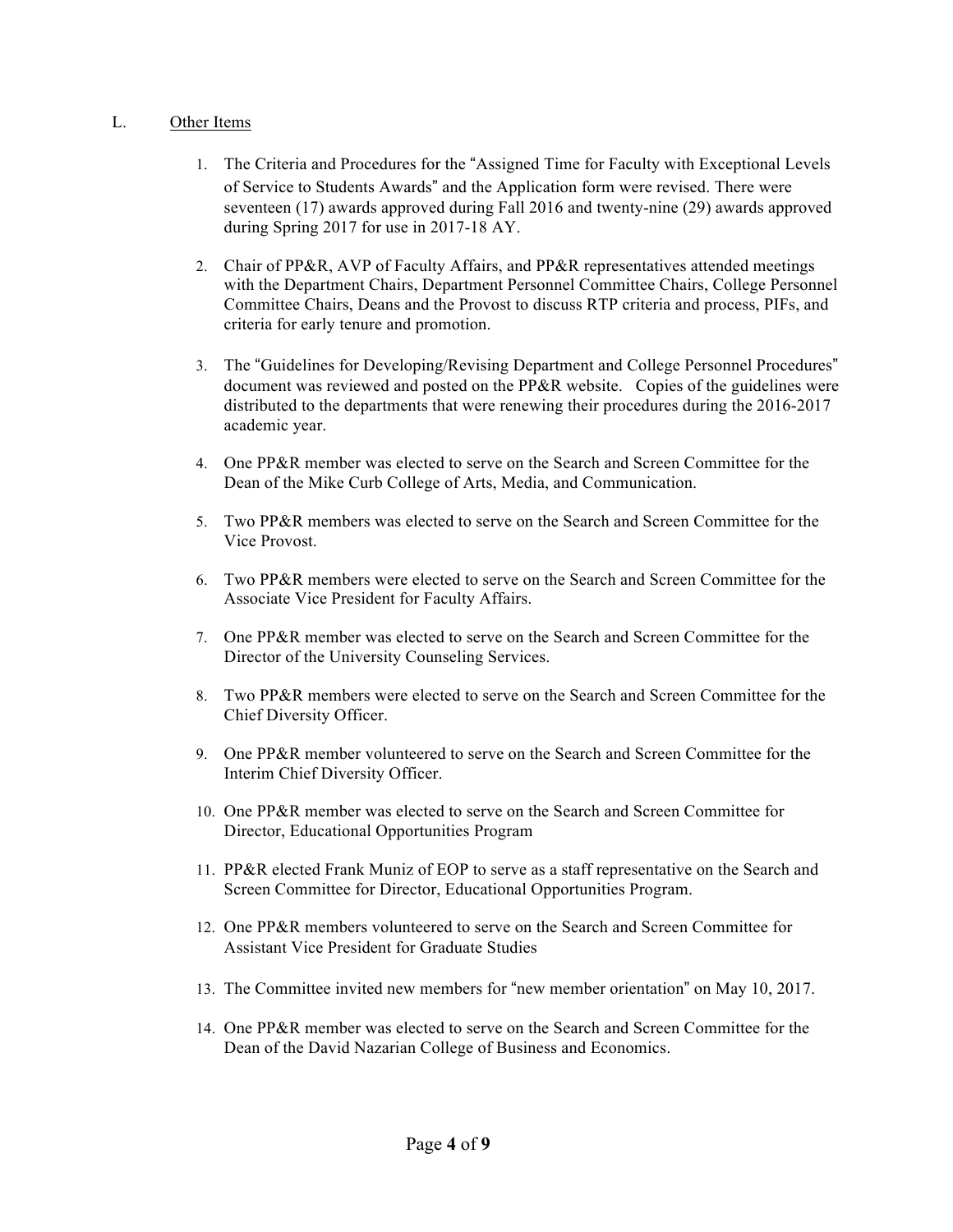# M. Matters Pending for the 2017-2018 Academic Year

- 1. Continue to explore the feasibility of utilizing e-PIFs in the RTP process. Steps:
	- (a) nominate and vote on new PP&R e-RTP/e-PIF subcommittee, then
	- (b) invite Interfolio representative to present an overview at PP&R meeting, & then

(c) arrange for Open Forums for faculty & reviewers (in order to provide information and receive feedback)

- 2. Review and Clarify10-day period in RTP process per Section 706.3.1.c
- 3. Second Reading in Senate for the proposed policy Section 622.6.2.a(1) Appointment and Evaluation of Department Chair (First Reading on May 11, 2017).
- 4. Continue to review Section 600 to ensure all content is in line with the Collective Bargaining Agreement
- 5. Clarify 632.4.1 and 641.2.3 related to Service Credit and Publications. Clarify vague wording about expectations for promotion
- 6. Review Section 622.3.1 related to Appointment and Evaluation of Designated Academic-Administrative and Administrative Employees Discuss and consider whether the search process for *interim* MPP positions (e.g., Directors, AVPs, Deans), as well as newer positions such as Chief Diversity Officer, should be under the purview of Section 600 (although allowing for a faster track)
- 7. Review Section 622.3.1.b Appointment and Evaluation of Designated Academic-Administrative and Administrative Employees – Administrative Employees: Consider PP&R vacating one of its two seats on the Search and Screen Committee for University Counseling Services (UCS) Director so that a UCS staff member can be nominated and voted in.
- 8. Review Section 632.4.5(a) Exception Clause to add clarity and remove contradictory language 632.4.5. Professor, Librarian, Student Services Professional – Academic-Related III. "a. Significant scholarly or creative contributions to the field of study as defined in Section 632.4.2 beyond terminal degree are required. The College or Department may have additional requirements of scholarly or creative contributions to the field of study. *Exceptions to these requirements shall be defined and justified by the candidate and evaluated by the recommending agencies in the Department and College. No exception shall be granted unless the candidate has demonstrated outstanding contributions to the field of study in other ways*. The Personnel Planning and Review Committee will evaluate all candidates requesting consideration under this provision."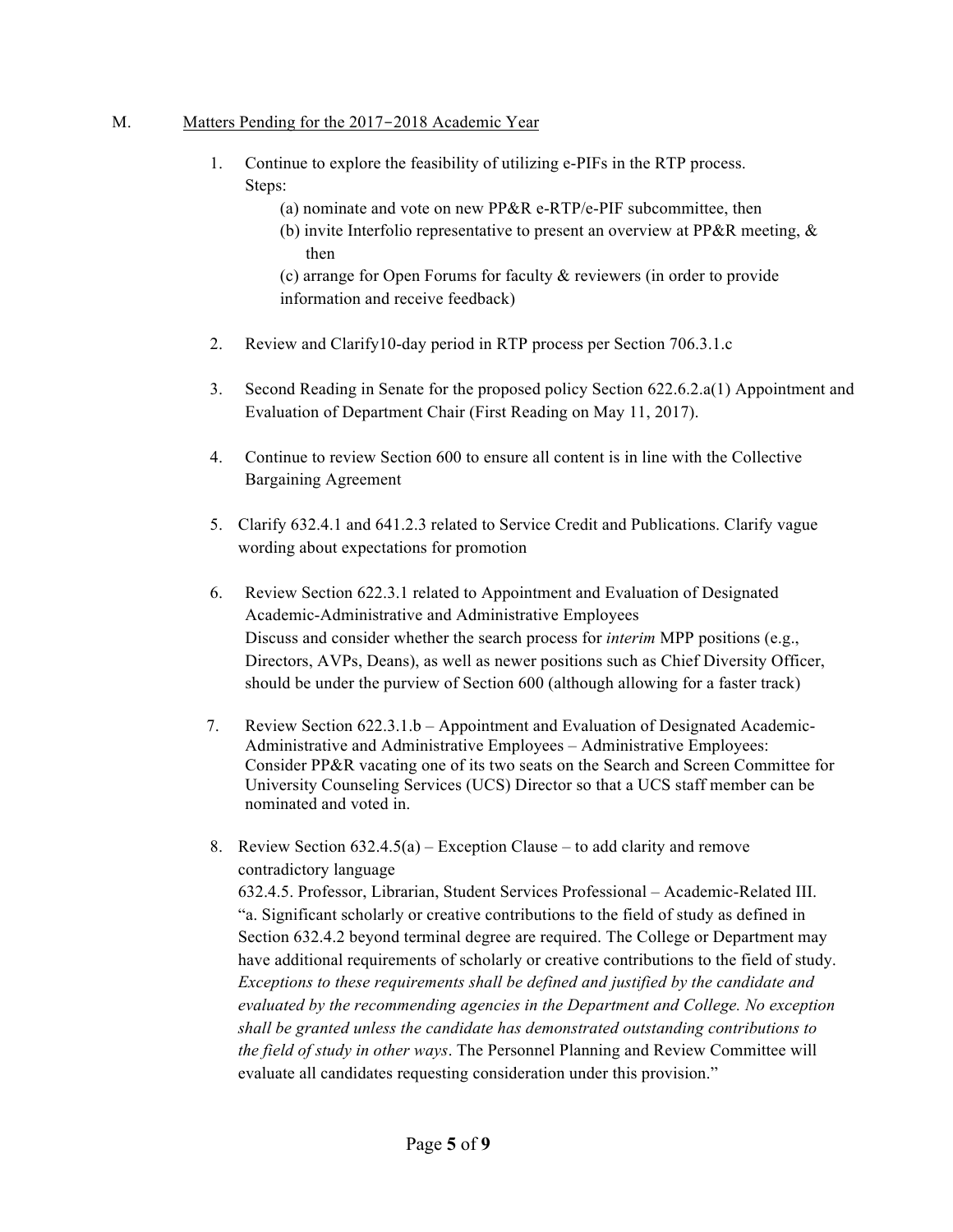- 9. Section 612.5.2.f Clarify importance of CPC role in review/approval of department personnel procedures.
- 10. Section 612.2.7 Clarification/addition of obligation to vote: Should it be required/clarified that all committee members must vote? Are members allowed to abstain? Members can be recused due to conflict of interest but can they also choose to abstain without conflict of interest? CBA section 15.45 requires simple majority vote for approval of recommendation. Should approved recommendations be required or should "tied votes" (which would be a disapproval under CBA and therefore would not conform to CBA) be allowed?
- 10. Review Section 643.1.c Clarify language for Early Promotion
- 11. Review Section 604 on Professional Responsibility for better clarity in RTP decisions.
- 12. Consider adding explanation of service credit to the search and screen manual so that faculty serving on search Committees can routinely provide candidates with sufficient information on the pros and cons of service credit prior to commencement of employment negotiations
- 13. Review and revise of Search and Screen Manuals, e.g. a. Include use of Skype Interviews b. Include Background Checks c. New OED form
- 14. Consider proposing a change in Faculty Senate Bylaws Section 6.8. Personnel, Planning, and Review Committee regarding constitution of PP&R membership (e.g., two members elected via senate (at-large?).

http://www.csun.edu/sites/default/files/PP%26R-composition.pdf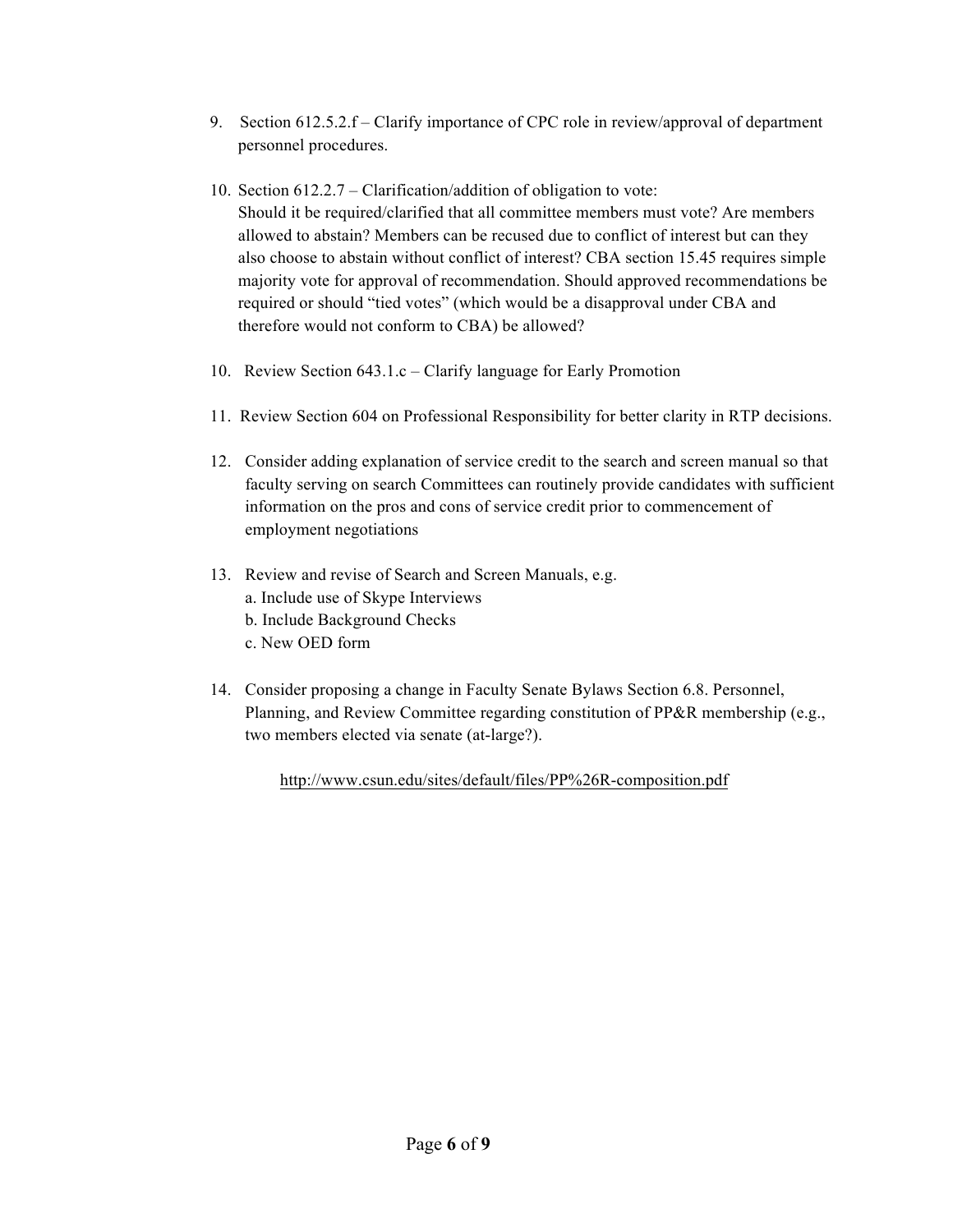# EMERITI LIST 2016-17 Academic Year

| <b>NAME</b>             | <b>RANK</b>            | <b>YEARS</b> | <b>DEPARTMENT</b>                  |
|-------------------------|------------------------|--------------|------------------------------------|
| Anderson, Karen         | Tenure Track 1971-2017 |              | Research Inst. & Outreach Services |
| Barrett, Michael        | Tenure Track 1972-2017 |              | Collection Access & Mgmt. Services |
| Brownlee, Don           | Tenure Track 1982-2017 |              | <b>Communication Studies</b>       |
| Castronovo, Brian       | Tenure Track 1988-2017 |              | Modern & Classical Lang. & Lits.   |
| Chen, Deborah           | Tenure Track 1990-2016 |              | <b>Special Education</b>           |
| Curren, Mary            | Tenure Track 1990-2017 |              | Marketing                          |
| Filbeck, Marilynn       | Tenure Track 1988-2017 |              | Family & Consumer Sciences         |
| Fox, Timothy W.         | Tenure Track 1977-2016 |              | Mechanical Engineering             |
| Gottfried, Adele E.     | Tenure Track 1978-2017 |              | Educ. Psychology & Counseling      |
| Harrel-Smith, Jerry Ann | Lecturer               | 1997-2016    | Family & Consumer Sciences         |
| Jeppson, Catherine      | Lecturer               | 1977-2014    | Accounting & Information Systems   |
| Kladifko, Robert E.     | Tenure Track 2002-2017 |              | Ed. Leadership & Policy Studies    |
| Lin, Chi-Tsen*          | Tenure Track 1987-2017 |              | Mechanical Engineering             |
| Lingard, Robert         | Tenure Track 1997-2017 |              | <b>Computer Science</b>            |
| Lopez, Jack             | Tenure Track 1989-2016 |              | English                            |
| MacDonald, Richard H.   | Tenure Track 1979-2015 |              | Family & Consumer Sciences         |
| Macklin, James          | Lecturer               | 1983-2010    | Accounting & Information Systems   |
| Marchisotto, Elena      | Tenure Track 1983-2016 |              | Mathematics                        |
| Margarita Nieto, Eva    | Tenure Track 1985-2016 |              | Chicana/o Studies                  |
| Pedone, Vicki           | Tenure Track 1990-2017 |              | Geological Sciences                |
| Pontikis, Kyriakos*     | Tenure Track 2006-2015 |              | Family & Consumer Sciences         |
| Rawitch, Cynthia        | Tenure Track 1981-2017 |              | Journalism                         |
| Roberts, William        | Tenure Track 1973-2017 |              | Economics                          |
| Rubin, Maureen          | Tenure Track 1984-2017 |              | Journalism                         |
| Sakatani, Kenneth       | Tenure Track 2003-2017 |              | Art                                |
| Schwartz, Diane         | Tenure Track 1979-2017 |              | <b>Computer Science</b>            |
| Scott, Johnie           | Tenure Track 1994-2017 |              | <b>Africana Studies</b>            |
| Stone, Ronald S.        | Tenure Track 1986-2017 |              | Accounting & Information Systems   |
| Tohidi, Nayereh         | Tenure Track 1997-2016 |              | Gender & Women's Studies           |

\*Posthumous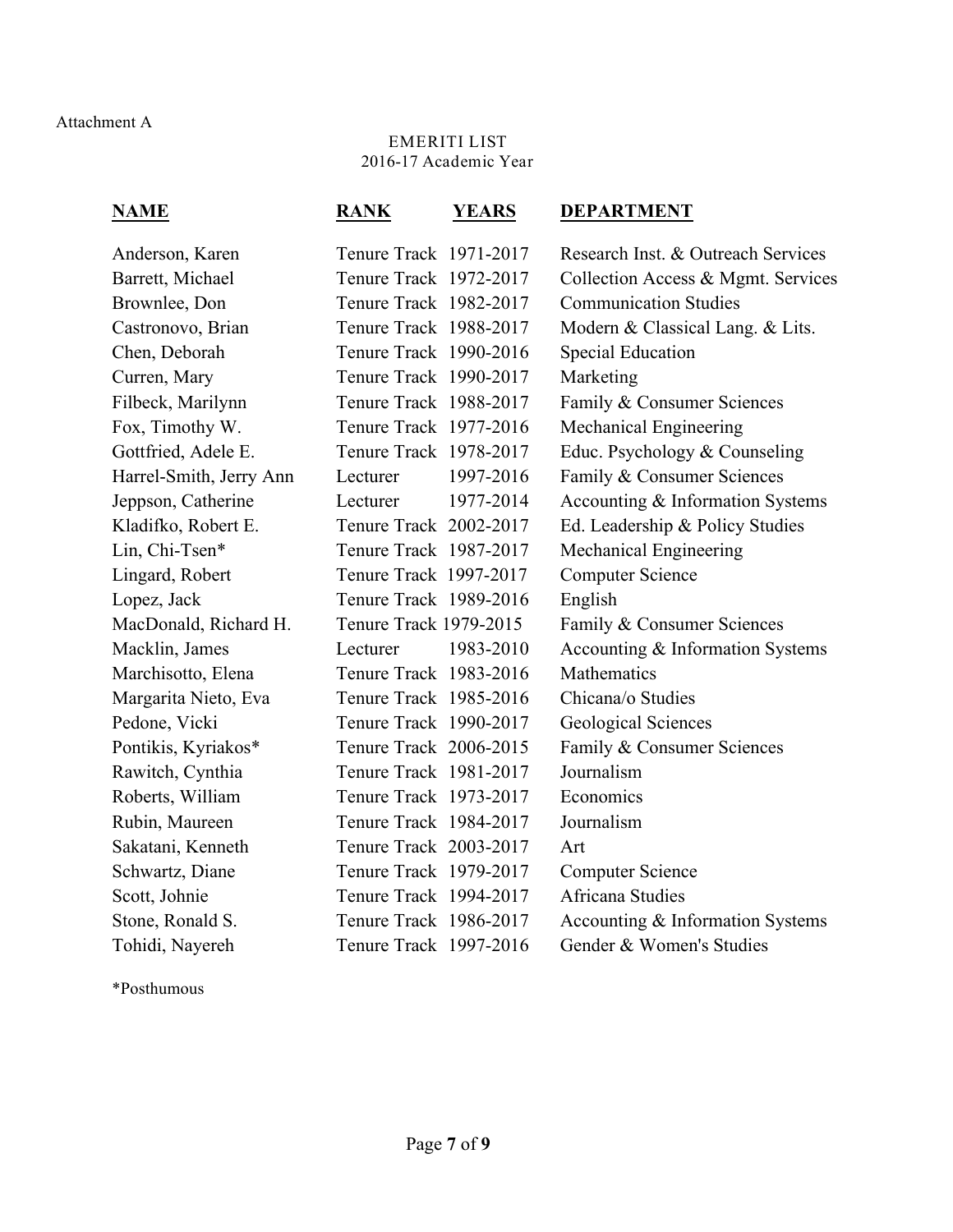# Attachment B **Personnel Planning and Review Committee 2016-17 College and Department Personnel Procedure Review**

| PP&R<br>Representative        | <b>Department / College Up</b><br>for Review  | <b>Decision</b>                                                                                                                                               |
|-------------------------------|-----------------------------------------------|---------------------------------------------------------------------------------------------------------------------------------------------------------------|
| Fermin Herrera                | Music                                         | TT - approved as amended, contingent of the Department<br>accepting all the revisions from PP&R, and pending receipt of<br>clean electronic version. -4/26/17 |
| Fermin Herrera                | Environmental &<br>Occupational Health (HHD)  | TT-Approved as amended and pending receipt of clean<br>electronic version 5/10/17 PTR- approved                                                               |
| Sean Murray                   | Physical Therapy (HHD)                        | TT- approved as amended, contingent of the Department<br>accepting all the revisions from PP&R, and pending receipt of<br>clean electronic version 4/26/17    |
| Sean Murray                   | Recreation & Tourism<br>Management (HHD)      | TT-Approved as amended and pending receipt of clean<br>electronic version 5/10/17                                                                             |
| <b>Bill Whiting</b>           | College of AMC                                | TT-Approved as amended and pending receipt of clean<br>electronic version 5/10/17                                                                             |
| <b>Bill Whiting</b>           | Biology (S&M) TT & PTR                        | TT-be approved pending receipt of a clean electronic copy -<br>4/26/17<br>PTR- be approved pending receipt of a clean electronic copy -<br>4/26/17            |
| Jeff Zhang                    | Chemistry & Biochemistry<br>(S&M)             | TT-Approved as is 5/10/17                                                                                                                                     |
| Christina Ayala<br>Alcantar   | Geological Sciences (S&M)                     | TT-be approved pending receipt of a clean electronic copy -<br>5/3/17                                                                                         |
| Lynn Lampert                  | Physics & Astronomy (S&M)                     | TT-Approved as amended -5/3/17                                                                                                                                |
| Lynn Lampert                  | Secondary Ed - Lecturer                       | Lect.- Approved as is 5/3/17                                                                                                                                  |
| Owen Doonan                   | College of SBS                                | TT- approved as is. 4/26/17                                                                                                                                   |
| Judy Schmidt-<br>Levy         | <b>Asian American Studies</b><br>(HUM)        | Not approved, Dept. reverts to Section 600 5/10/17                                                                                                            |
| Vicki Ebin                    | Gender & Women Studies<br>(HUM)               | TT- Approved as amended & finalized by department,<br>pending receipt of a clean electronic version 5/3/17                                                    |
| Jeff Wiegley                  | Sociology (S&BS)                              | TT-Approved as amended pending receipt of a clean<br>electronic version 5/3/17 PTR-not approved, Revert to<br>Section 645                                     |
| Sheila Grant                  | Electrical & Computer<br>Engineering (E&CS)   | Not approved, Dept. reverts to Section 600 5/10/17                                                                                                            |
| Sheila Grant                  | Mechanical Engineering                        | TT- Approved as amended pending receipt of a clean<br>electronic version 5/3/17 Lect. - Approved as is 5/3/17 PTR-<br>approved                                |
| PP&R                          | <b>Post Tenure Review</b>                     | <b>Decision</b>                                                                                                                                               |
| Representative<br>David Boyns | <b>Procedures</b><br>Deaf Studies             | Approved 11/2/16                                                                                                                                              |
|                               |                                               |                                                                                                                                                               |
|                               | Religious Studies                             | Approved 10/19/16                                                                                                                                             |
|                               | <b>Elementary Education</b>                   | Approved 2/8/17                                                                                                                                               |
|                               | <b>Electrical and Computer</b><br>Engineering | Revert to Section 600 5/10/17                                                                                                                                 |